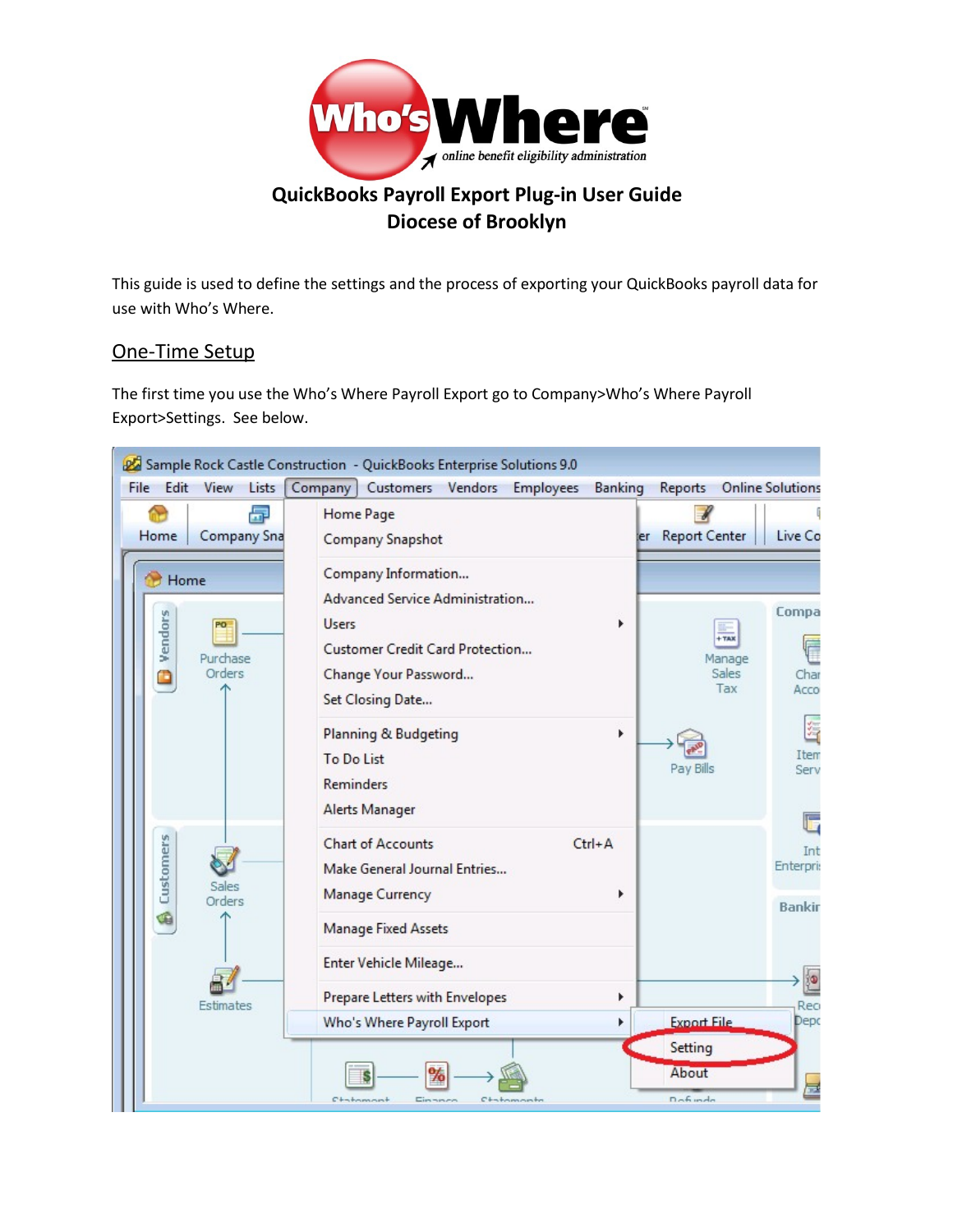#### Set up the Settings using the format below:

#### *Export Format*: Select 1

### *Folder to Export to*:

- Select "..." and browse to a folder, or create a folder on your desktop or in a local drive.
- We recommend creating a Who's Where folder on your desktop. Make sure you do not have an apostrophe in your file name (e.g. Whos not Who's)

*Employer #*: Enter your unique parish, school, academy, or affiliated organization six digit number.

### Custom Deductions

- *Custom Deduction 1*: Select "**Dental Pre-tax**"
- *Custom Deduction 2*: Select "**Dental Post-Tax**"
- *Custom Deduction 3*: Select "**Medical Pre-Tax**"
- *Custom Deduction 4*: Select "**Clergy Post-Tax**"
- *Custom Deduction 5*: Select "**403b Loan**"
- *Custom Deduction 6*: Select "**403b Pre-Tax**"
- *Custom Deduction 7*: Select "**403b Post-Tax**"
- *Custom Deduction 8*: Select "**Medical Post-Tax**"
- *Custom Deduction 9*: Select "**Clergy Pre-Tax**"
- *Custom Deduction 10*: Select "**403b Catch Up**"

Select **"Save"**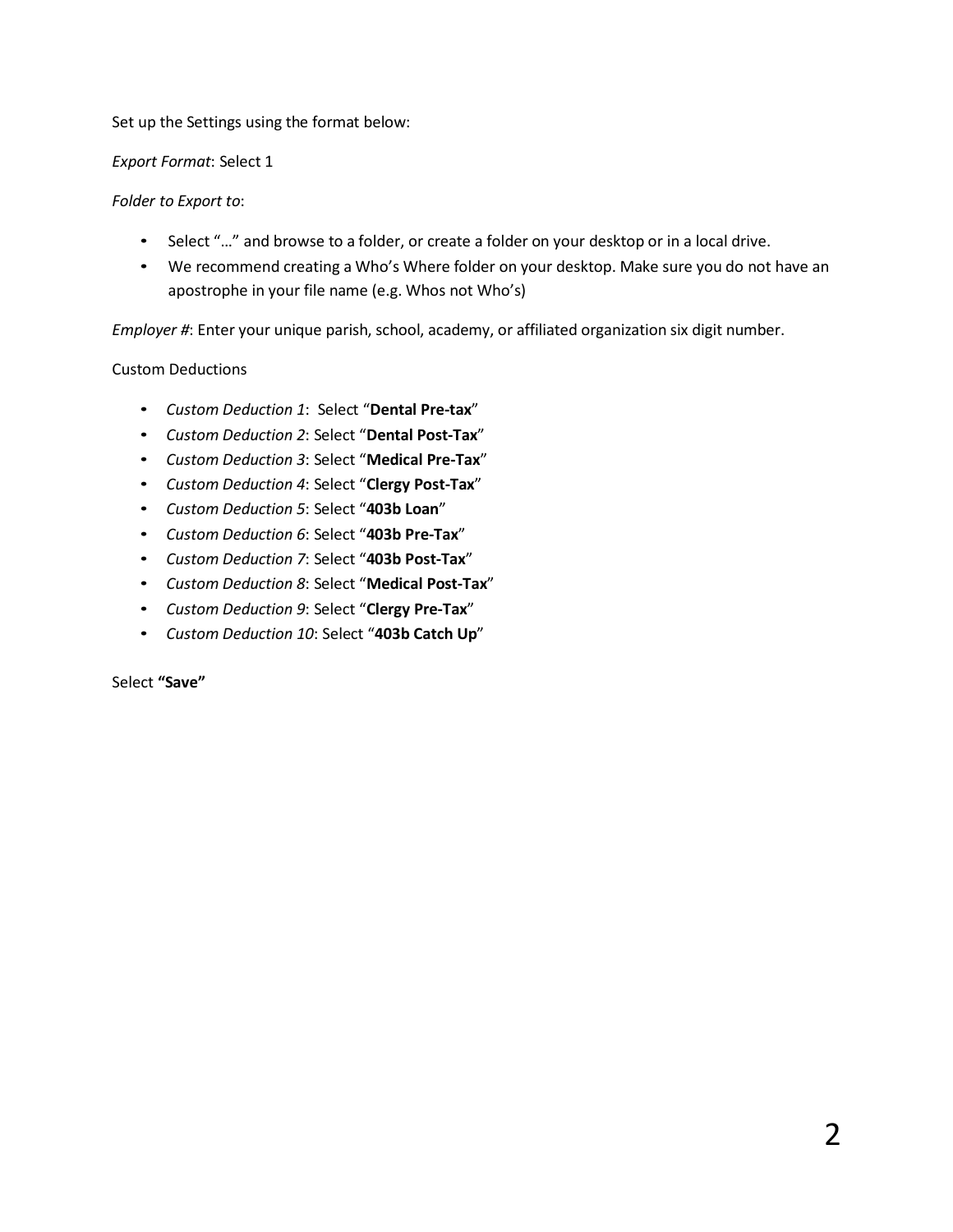### **Payroll Export Process**

After the settings have been savedSelect Company>Who's Where PayrollExport>Export.This willbe the pro cess you will perform each payroll.

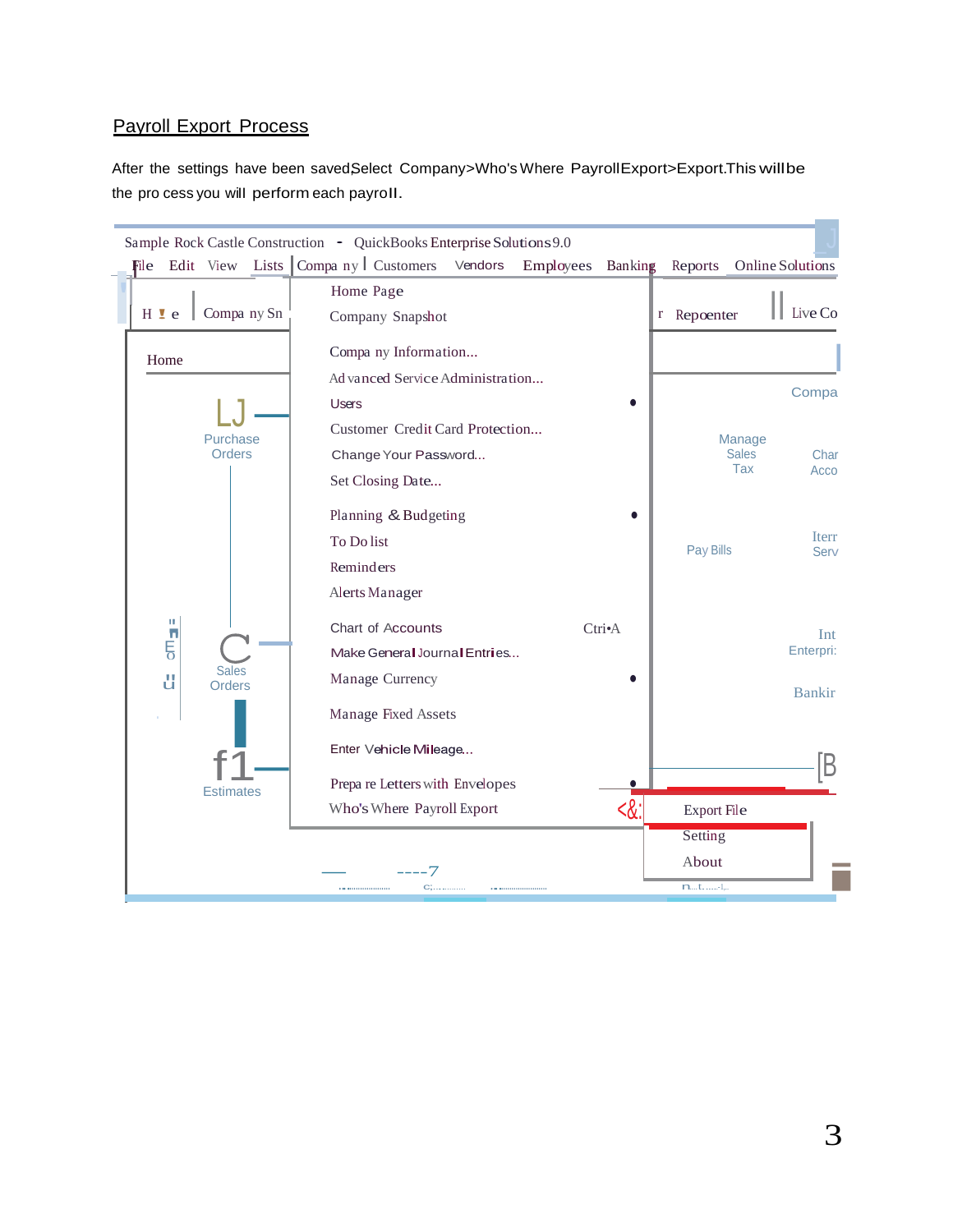All date selections will default to the current day.

- 1. Select the Pay Frequency (Note: If you have multiple pay cycles, you will export one pay frequency at a time).
- 2. Select the "**Pay period starting date.**"
- 3. Select the "**Pay period ending date.**"
- 4. Select the "**Check Date.**" (Note: After you select this date, the Check Date will display in **bold** on the monthly calendar.)

**"Filter Value":** You may filter employees by salaried or hourly. Typically, all employees are exported, so you do not need to select a filter. If you need to export only hourly or only salaried employees, select the pay type (hourly or salary) in the drop down box. Only those employees will be included on the Who's Where Export File.

| Please choose a bolded check date: |    |                |    |                             |         |           | Pay Frequency            |
|------------------------------------|----|----------------|----|-----------------------------|---------|-----------|--------------------------|
|                                    |    |                |    | September, 2013             |         | E         | Monthly                  |
|                                    |    |                |    | Sun Mon Tue Wed Thu Fri Sat |         |           | Select Employee          |
| 25                                 | 26 | 27             | 28 | 29                          | 30      | 31        |                          |
| 1                                  | 2  | 3              | 4  | 5                           | 6       | 7         | Pay period starting date |
| 8                                  | 9  | 10             | 11 | 12                          | 13      | 14        |                          |
| 15                                 | 16 | 17             | 18 | 19                          | 20      | 21        | 09/01/2013<br>▾          |
| 22                                 |    | 23 24 25       |    | 26                          | 27<br>4 | 28<br>- 5 | Pay period ending date   |
| 29.                                | 30 | $\overline{1}$ | -2 | 3                           |         |           | 09/30/2013<br>▼          |
|                                    |    |                |    |                             |         |           | <b>Check Date</b>        |
|                                    |    |                |    |                             |         |           | 09/30/2013               |
|                                    |    |                |    |                             |         |           | <b>Filter Value:</b>     |
|                                    |    |                |    |                             |         |           | No filter                |

Once date selections are made from drop-downs, select "**Export**".